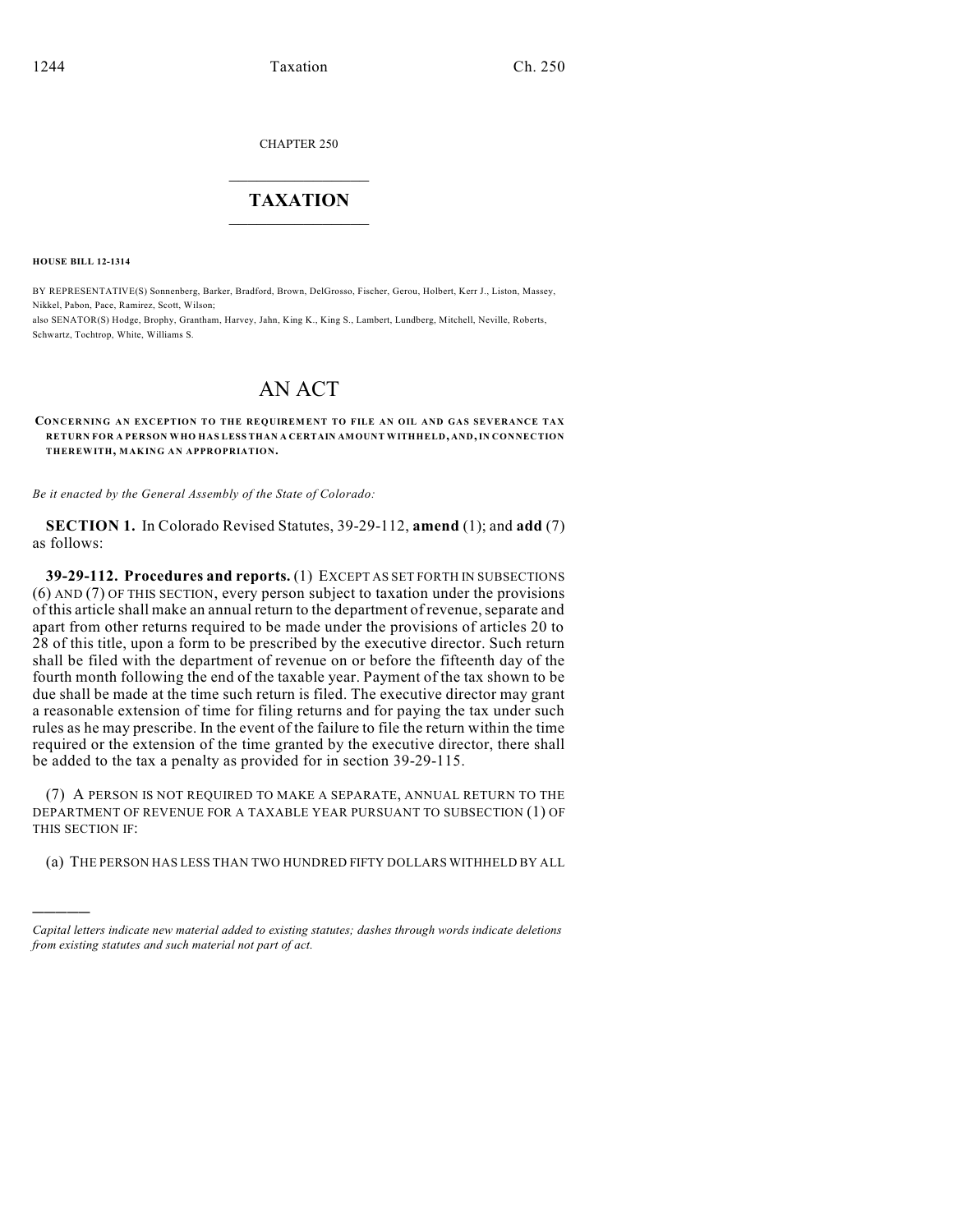UNIT OPERATORS OR FIRST PURCHASERS PURSUANT TO SECTION 39-29-111 (1) FOR THE TAXABLE YEAR; AND

(b) THE AMOUNT OF WITHHOLDING IS GREATER THAN OR EQUAL TO THE AMOUNT OF TAX LEVIED PURSUANT TO THIS ARTICLE THAT IS OWED BY THE PERSON FOR THE TAXABLE YEAR.

**SECTION 2.** In Colorado Revised Statutes, 39-29-115, **amend** (3) as follows:

**39-29-115. Penalties and interest.** (3) (a) EXCEPT AS SET FORTH IN PARAGRAPH (b) OF THIS SUBSECTION (3), if any person fails, neglects, or refuses to file a report required by this article, the executive director may, upon such information as may be available to him, estimate the amount of tax due for the period for which no report was filed, with applicable penalties and interest, and mailsuch estimate to the last-known address of such person. The amount so estimated, together with the penalties and interest, shall become fixed, due, and payable, as if such person had filed a report showing such amounts unless, within ten days after receiving the estimate, such person files a true and correct report for the period and pays the tax, penalty, and interest due thereon.

(b) THE EXECUTIVE DIRECTOR SHALL NOT SEND AN ESTIMATE FOR A TAXABLE YEAR PURSUANT TO PARAGRAPH (a) OF THIS SUBSECTION (3) TO A PERSON WHO HAS LESS THAN TWO HUNDRED FIFTY DOLLARS WITHHELD BY ALL UNIT OPERATORS OR FIRST PURCHASERS FOR THE TAXABLE YEAR PURSUANT TO SECTION 39-29-111 (1), UNLESS THE EXECUTIVE DIRECTOR HAS GOOD CAUSE TO BELIEVE THAT SUCH PERSON DOES NOT QUALIFY FOR THE EXCEPTION TO THE FILING REQUIREMENT SET FORTH IN SECTION 39-29-112 (7).

**SECTION 3. Appropriation.** (1) In addition to any other appropriation, there is hereby appropriated, out of any moneys in the general fund not otherwise appropriated, to the department of revenue, for the fiscal year beginning July 1, 2012, the sum of \$14,800, or so much thereof as may be necessary, for allocation to the information technology division for the purchase of computer center services.

(2) In addition to any other appropriation, there is hereby appropriated to the governor - lieutenant governor - state planning and budgeting, for the fiscal year beginning July 1, 2012, the sum of \$14,800, or so much thereof as may be necessary, for allocation to the office of information technology, for the provision of computer center services for the department of revenue related to the implementation of this act. Said sum is from reappropriated funds received from the department of revenue out of the appropriation made in subsection (1) of this section.

**SECTION 4. Act subject to petition - effective date.** This act takes effect at 12:01 a.m. on the day following the expiration of the ninety-day period after final adjournment of the general assembly (August 8, 2012, if adjournment sine die is on May 9, 2012); except that, if a referendum petition is filed pursuant to section 1  $(3)$ of article V of the state constitution against this act or an item, section, or part of this act within such period, then the act, item, section, or part will not take effect